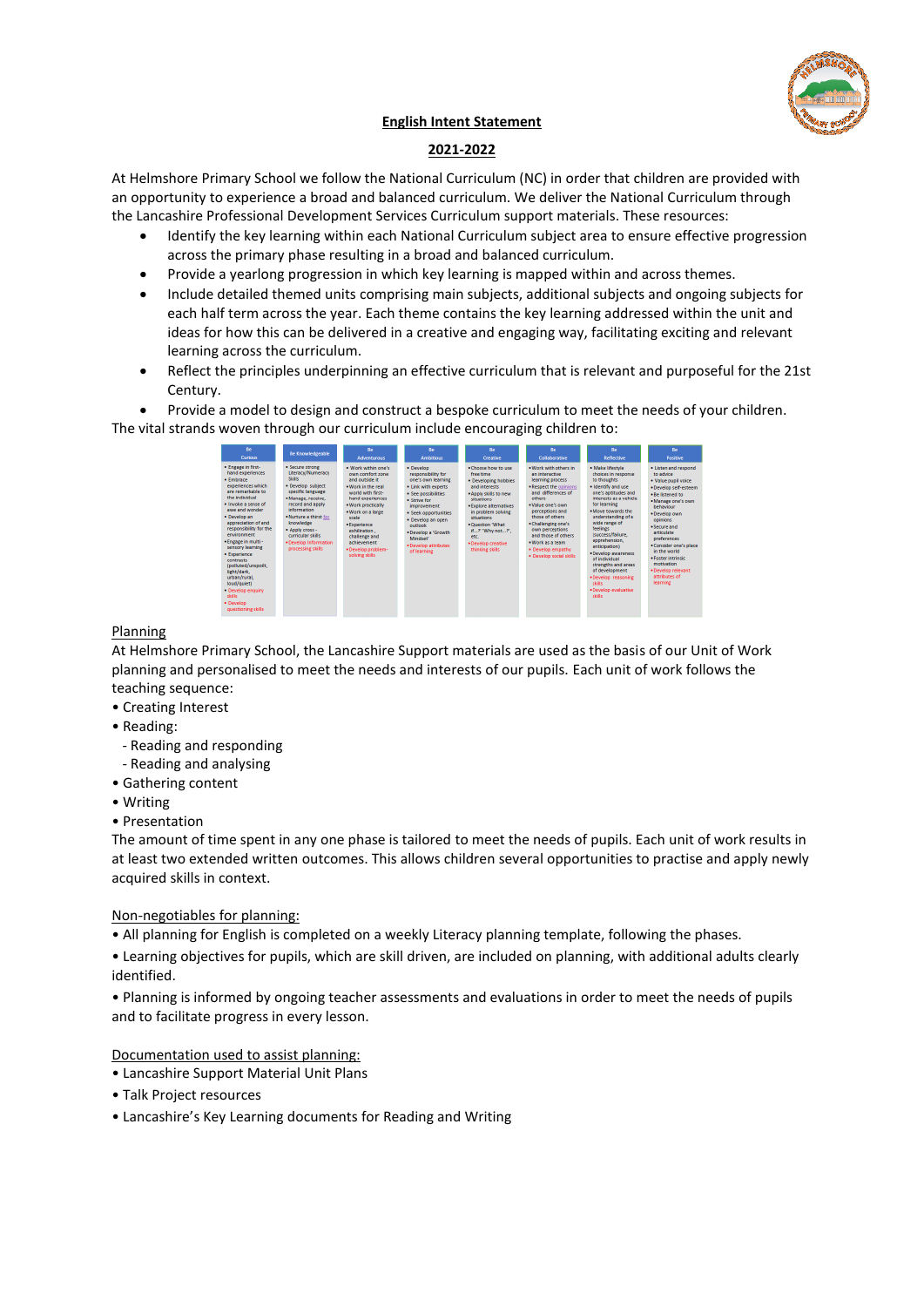



#### **Reading and Phonics Intent:**

At Helmshore Primary School, we use a synthetic phonics programme called 'Phonics Bug' in EYFS to teach our children their letter sounds, how to blend to read words and how to segment to spell words. This is a highly structured and supportive programme, which engages children with reading and spelling by using a multisensory approach to phonic development, to ensure children are developing their phonic knowledge and enjoying themselves whilst they do so. Children have daily phonics sessions (FS and KS1) in small groups where they participate in speaking, listening and spelling activities that are matched to their developing needs. Lessons build on prior learning and then develop phonic knowledge through reading, spelling and writing. The teachers draw upon observations and continuous assessment (Letters and Sounds) to ensure children are stretched and challenged, and to identify pupils who may need additional support. Children work through the different phases, learning and developing their phonics sounds and knowledge.

As soon as pupils begin Helmshore Primary School, they are immersed in a world of books which are chosen to excite and inspire. We are passionate about giving pupils access to a wide range of quality texts so that they foster a lifelong love of reading. Children develop a positive attitude towards books and the importance of learning to read. Books and other texts are promoted in all areas of learning across a wide range of activities. Books are central to any special event and help the children to understand each event. Children regularly explore and analyse texts developing their understanding of purpose, audience, language and structure. We believe reading is a key life skill, which is fundamental for academic success.



We implement the following to enhance the teaching of reading throughout school:

- A 1:1 Reading Programme is in place to ensure that every child in school has the opportunity to read individually with an adult.
- Children take part in Guided Reading lessons, where they are able to explore a range of different texts and can participate in discussions about what they have read.
- Children have access to a wide range of fiction, non-fiction and poetry texts in lessons and for independent reading. All children from EYFS to Year 6 have a reading book to take home, which is changed regularly.
- Children work their way through our school reading scheme these are levelled books which match the children's current reading age. Once children have reached the end of the reading scheme, they transition to use our Accelerated Reader Programme in KS2. Children take an initial Star Reader Test which generates a target for them to work towards each half term. They are encouraged to read regularly and widely within their personalised ZPD Range and independently quiz on the books that they have read to assess their understanding of texts. Teaching staff support pupils in monitoring their success on each quiz and guide them with their next choice of book to maximise their potential within the reading scheme. Success on achieving their reading targets are celebrated and rewarded by teaching staff. We encourage parents/carers to read books with their child at home each day to support the work we do in school.



Reading underpins learning in every subject and teachers take every opportunity to provide opportunities for reading across the wider curriculum for pupils to apply their literacy skills.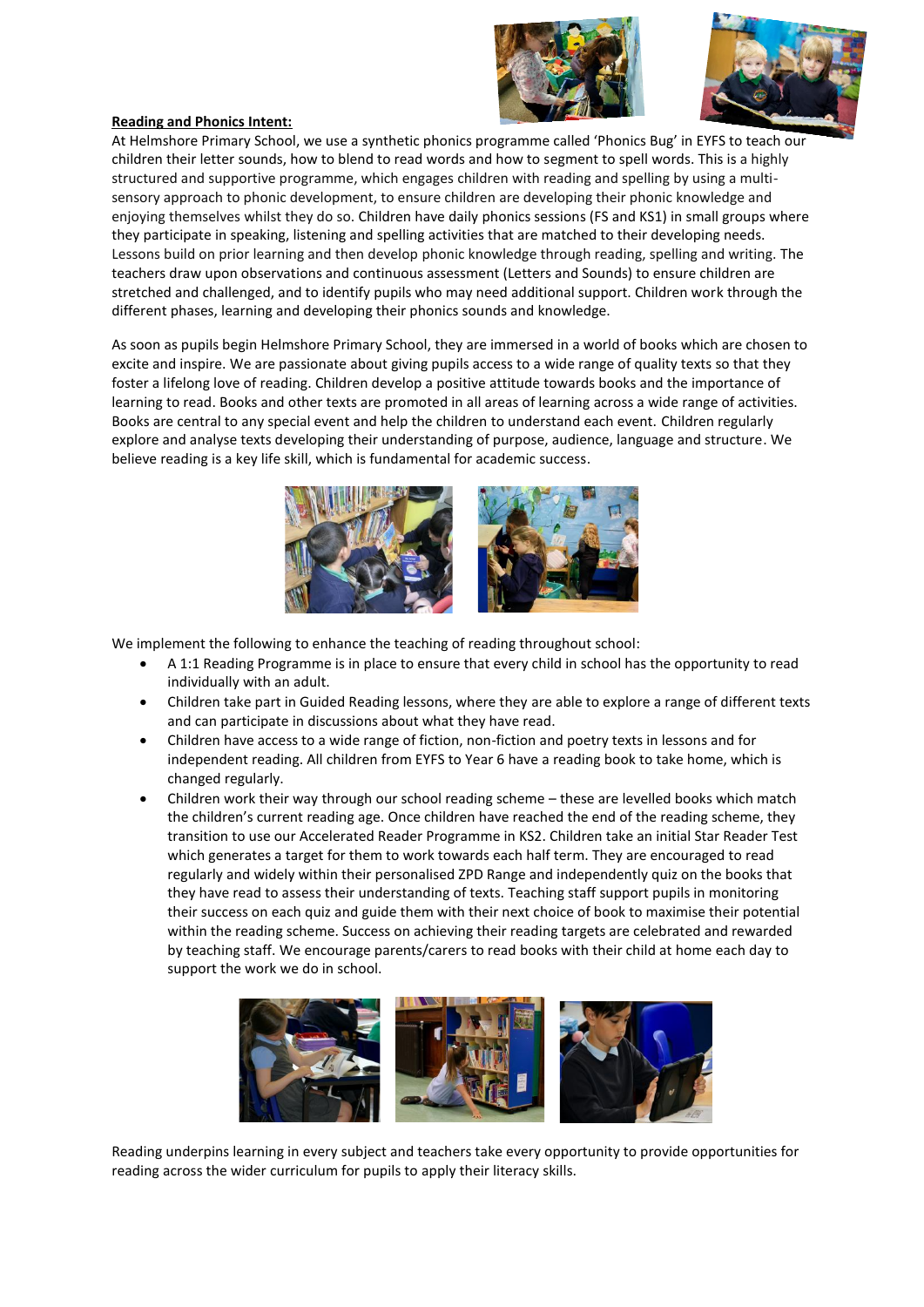# **Implementation**

As part of the planning process, teachers need to plan the following:

- Within Units of Work, pupils have opportunity to explore and analyse a wide range of texts for their purpose, audience, language and structure;
- Targeted use of Reading Domains to raise questions about texts and to promote the skills of inference and deduction;
- 1:1 Reading and Guided Reading activities are closely linked to KLIPS;
- Explicit modelling of enunciation, fluency and use of expression when reading aloud;
- Priority focus on exploring vocabulary and developing the skills of inference, supporting ideas with evidence from the text.

Teachers assess children regularly against the Reading KLIPS (in Years 1-6) and against the Reading Early Learning Goal (in EYFS). Pupils who are identified as working below their age related expectations are quickly identified and targeted intervention support is put in place to close any gaps. This support follows the Lancashire publications Fast Track Phonics and Bounce Back Phonics.

## **Impact**

Through the teaching of systematic phonics, our aim is for children to become fluent readers by the end of Key Stage One. In this way, children can focus on developing their fluency and understanding of texts as they move through the school. Attainment in phonics is measured by the Phonics Screening Test at the end of Year 1. Statutory assessments at the end of Key Stage One and Two, measure attainment in reading and are compared against National and local data to inform future development needs.

#### **Writing Intent:**

In EYFS, children learn to form letters correctly, sitting properly, holding a pencil correctly and forming letters in the correct direction. This helps children to write more fluently and neatly. As children transition into KS1, emphasis is placed upon forming capital letters at the correct size, orientation and relationship to one another and to lower-case letters. They are encouraged to use spacing between words which reflects the size of the letters. Children begin to transition to join letters to encourage fluency. In KS2, children are able to write legibly, with consistency in size and proportion of letters, using a joined style as appropriate for independent writing. Children are encouraged to present their work neatly and carefully, and take pride in their efforts. Teachers use cursive fonts when writing to reinforce this style.

From the very early stages of writing, all children are motivated to write and are engaged in writing as a purposeful and enjoyable activity. Children's attempts to utilise their developing phonic understanding are rewarded enthusiastically and writing is given a high profile. Spoken language and an excitement in learning new vocabulary is interwoven with children's progress through the phonic phases. Very quickly, children are inspired to be "the best writers we are able to be".

At Helmshore Primary School, we endeavour to create a love for literacy and enable every child to be equipped with the skills they need to be successful writers. Children explore a whole range of different genres using high quality models to inform and guide the drafting and editing process. We foster an enjoyment of writing in English lessons and they are able to apply skills in subjects across the curriculum. Teachers have high expectations of children to produce their best writing each time. Children learn to:

- Draw on their existing knowledge of text types to consider the impact they want their writing to have on the reader and know how they will achieve this by creating success criteria/writer's toolkits;
- Write effectively for a range of purposes and audiences, selecting language that shows good awareness of the reader;
- Use a sophisticated bank of vocabulary and include appropriate grammar, sentence and punctuation techniques appropriate to text type, which controls the level of formality;
- Organise their ideas appropriate to the genre they are writing;
- Write fluently, using a joined style, maintaining legibility when writing at speed;
- Demonstrate transcription skills that ensure their writing is well presented, punctuated and spelled correctly;
- Make positive improvements to their writing through proof-reading, editing and self & peer assessment opportunities.